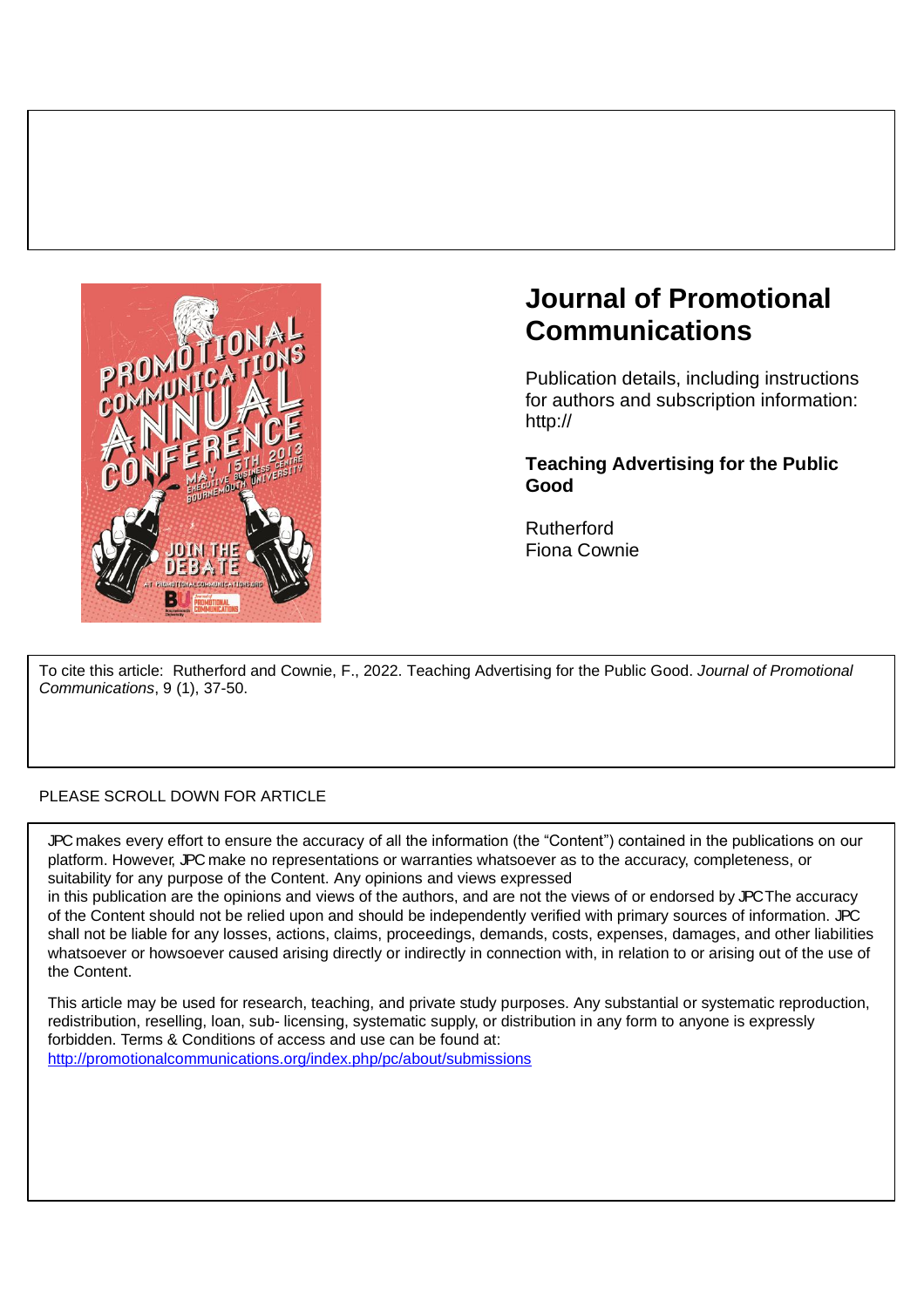# **Rutherford<sup>1</sup> and Fiona Cownie**

# Teaching Advertising for the Public Good<sup>2</sup>

*Evidence that citizens and consumers demand meaningful changes from brands and organisations in addressing urgent social and environmental challenges grows by the day. Brands and organisations – and the agencies charged with ensuring their continued relevance and viability – need employees able to respond creatively and effectively to these challenges. This article outlines how these issues informed the redesign of an MA Advertising programme to address three important trends: the demand by consumers that brands and organisations address our world's urgent social and environmental challenges; the demand by brands and agencies for graduates able to design strategies and materials that respond creatively and effectively to these challenges; and the demand by university applicants that programmes prepare them for careers in which they can 'make a difference'. We explain how the redesign prepares student practitioners to meet industry needs and pursue a personally fulfilling career engaging with the UN Sustainable Development Goals.*

Keywords: Advertising, brands, Climate crisis, Higher education, UN Sustainable Development Goals

Rutherford and Cownie, F., 2022. Teaching Advertising for the Public Good. *Journal of Promotional Communications*, 9 (1), 37-50.

# INTRODUCTION

This article was written just as the Coronavirus outbreak spread panic and disruption around the world. In addition to the impact of the virus on, and its implications for, our usual daily consumption-filled lives and lifestyles, the global pandemic is widely recognised as a powerful warning about the consequences of the ways in which we continue to exploit the natural world. According to the Executive Director of the UN Environment Programme, Inger Andersen "There are too many pressures at the same time on our natural systems and something has to give" (Carrington, 2020). According to leading scientists, the Covid-19 outbreak is a "clear warning shot" – a reminder that our current food and factory farming practices led to this and other serious diseases – including Ebola, bird flu and Middle East respiratory syndrome (Mers) – leaping the species' barrier to infect humans. According to Prof Andrew Cunningham, of the Zoological Society of London, these diseases are the result of our treatment of animals – the risks of which will continue to increase unless we adopt more ethically and environmentally responsible means of production. Aaron Bernstein of the Harvard School of Public Health

 $1$  Corresponding author. Principal Academic, Department of Communication and Journalism, Faculty of Media and Communication, Bournemouth University, Poole, UK. Email: rutherford@bournemouth.ac.uk. 2 Associate Professor, Department of Communication and Journalism, Faculty of Media and Communication, Bournemouth University, Poole, UK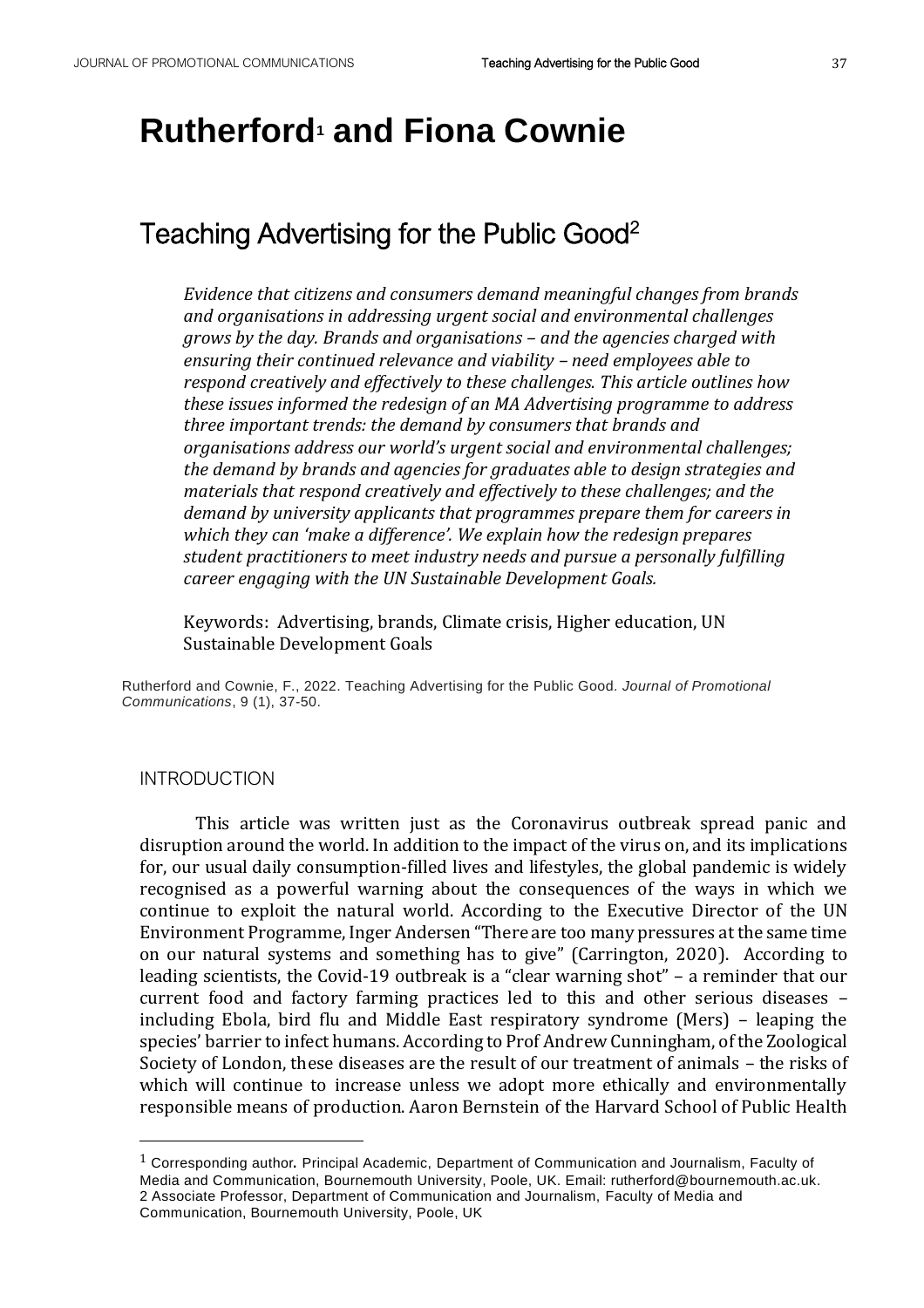warns that, if we are to reduce further outbreaks, we must take decisive action to end global heating and the destruction of the natural world for farming, mining and housing as both practices drive wildlife into closer contact with people.

Lybeck, et al. (2020) argue that universities have a central role to play in our response to the coronavirus crisis:

*"[W]e need to reimagine how universities can best serve both our most immediate neighbours and the entire world. We have the potential to help cure the disease, and to mitigate its effects in so many ways. Nothing will be the same again, and we must begin to reimagine what we all must do moving forward.*" Lybeck, et al. (25 March 2020)

In addition, a large body of evidence is beginning to reveal the ways in which the combined effects of climate breakdown, global heating and the destruction of the natural world not only increase the risk of future pandemics, but undermine the food supply. A combination of the rising human population, the loss of water for irrigation, soil fertility and insect pollinators could push the world into famine (Monbiot, 25 March 2020). Given its impact on our health and life on this planet, many now argue that we can no longer consider – or pursue – profitability as the primary measure of success. In response to these and numerous other crises, citizens and consumers have begun to demand meaningful changes in the way in which brands, industries and organisations operate.

## CHALLENGES FACED BY BRANDS

AdNews (2019) highlighted the pressure on brands for meaningful action from four sectors:

- 1. Consumers are increasingly vocal in their demands for meaningful action from brands and organisations to address the climate crisis and other pressing social challenges (Porter & Kramer, 2019, Giddings, 2020). Consumers want to see evidence of 'brand activism' and that the brands they purchase are good global environmental citizens.
- 2. Investors are becoming increasingly vocal in their demands for ethical practices which threatens organisations with high carbon footprints (and by association, those who do business with them). Concerned that shareholder investments could end up being worthless if companies fail to adapt their business models appropriately, the Investment Association, representing 250 members with £7.7tn under management set a three-year deadline for companies to detail in their annual reports how they plan to measure and manage the threat of global heating (Makortoff, 2020). In response, several investment groups have now produced guides for investors, including the Carbon Compass, developed by KeplerCheuvreux in cooperation with the Institutional Investors Group on Climate Change (IIGCC), the 2Degrees Investing Initiative and Deloitte and The Carbon Disclosure Project: to assist investors, companies, cities, states and regions in managing their environmental impacts. In addition to the incentive provided by the scale of the climate crisis, Edward Mason, the head of responsible investment for the Church of England's investment arm which manages an £8.3bn ethical fund, expects that the sacrifices made to tackle the 2020 Coronavirus pandemic are likely to renew and re-energise calls for "responsible capitalism" and fuel demands for those firms that received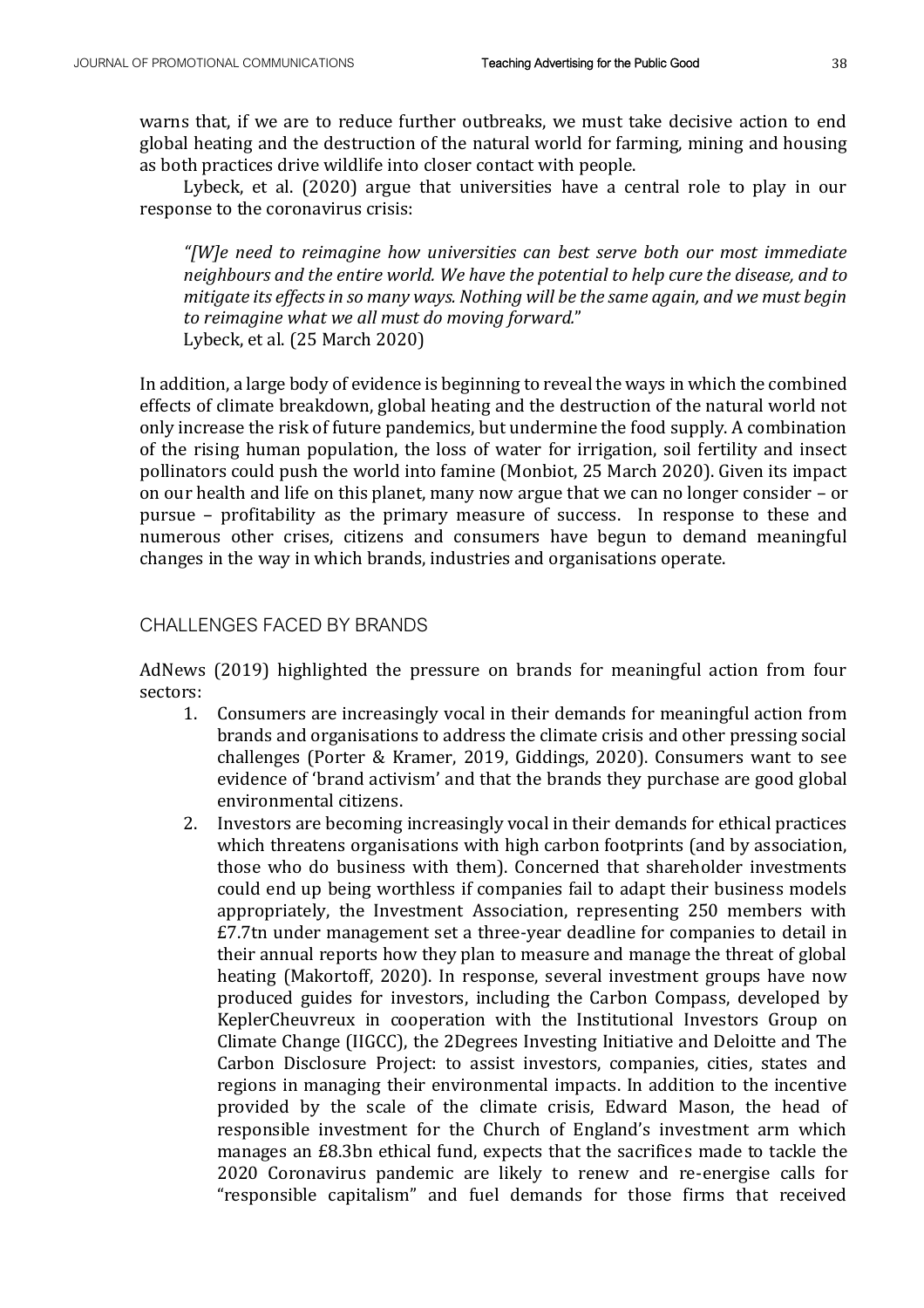government support to consider what they could do in return (Makortoff, 2020b).

- 3. Regulators increasingly demand that companies and industries conduct risk management assessments of the material impact of business on climate change, such as the new rules the Financial Conduct Association (the regulator for 58,000 financial services firms and financial markets in the UK) has developed to improve climate-related disclosures.
- 4. Employees and potential employees increasingly demand to know what their employing organisation is doing for the environment and is an increasingly important factor influencing employees' choice of a place to work. Millennials especially want to know they're working for a business that is a force for good (Meckler, 2014: edcom, 2019). While some brands (such as The Body Shop and Ben & Jerry's) have long targeted what was previously considered the 'niche' market of socially and environmentally responsible consumers, research indicates that meaningful action on environmental and social issues is now demanded by a greater proportion of consumers. WARC reports that "More than half of UK teenagers aged 16 and over have deliberately bought or deliberately stopped using a brand because of its ethics" and "54% of those aged over 16 had made purchasing or usage decisions based on a brand's ethics" (WARC, 2018). A majority of the public now accept that the climate is in crisis and that 'Something must be done'; even such traditionally conservative institutions as the Bank of England have warned that companies and industries which do not respond to the demand for environmentally responsible practices will be punished by both investors and consumers (Carrington 2019). As a result, while some brands and organisation continue to hesitate, numerous major brands including Toyota, Sainsbury's, Tesco, Marks & Spencer WalMart, DuPont, Unilever, and General Electric have all committed to more environmental practices – and have realised significant economic benefits as a result (Zokaei, 14 October 2013). In the UK, The Guardian newspaper announced that it would no longer accept advertising for fossil fuels, and the UK Parliament's pension fund has likewise cut its exposure to fossil fuel companies and made record investments in renewable energy (Ambrose, 2020). Such actions not only enhance a brand's credentials as good corporate citizens, they are often even good for business. For example, when M&S launched its sustainability programme in 2007, it was expected to cost more than £200m in the first five years. According the company's annual report however, by 2011/12 the programme had generated £105m (Zokaei, 14 October 2013). At the same time that brands are reaping the rewards of ethical citizenship, consumers have shown a willingness to punish those brands and organisations which refuse to commit to meaningful changes to their practices. As Volkswagen demonstrated so clearly, attempts to mislead the public about one's 'green' credentials can have severe consequences for both a brand's image as well as its bottom line.

#### The Response by Brands

In response, in an expanding global movement using business as a force for good (Aziz and Jones, 2016), a growing number of companies across numerous industrial sectors have pledged to consider the impact of their decisions on their workers, customers, suppliers, community, and the environment. Patagonia's 'Don't buy this jacket' brand activism challenges unthinking consumerism as represented by Black Friday events and Lush's 'Naked' campaign against packaging provides opportunities for consumers and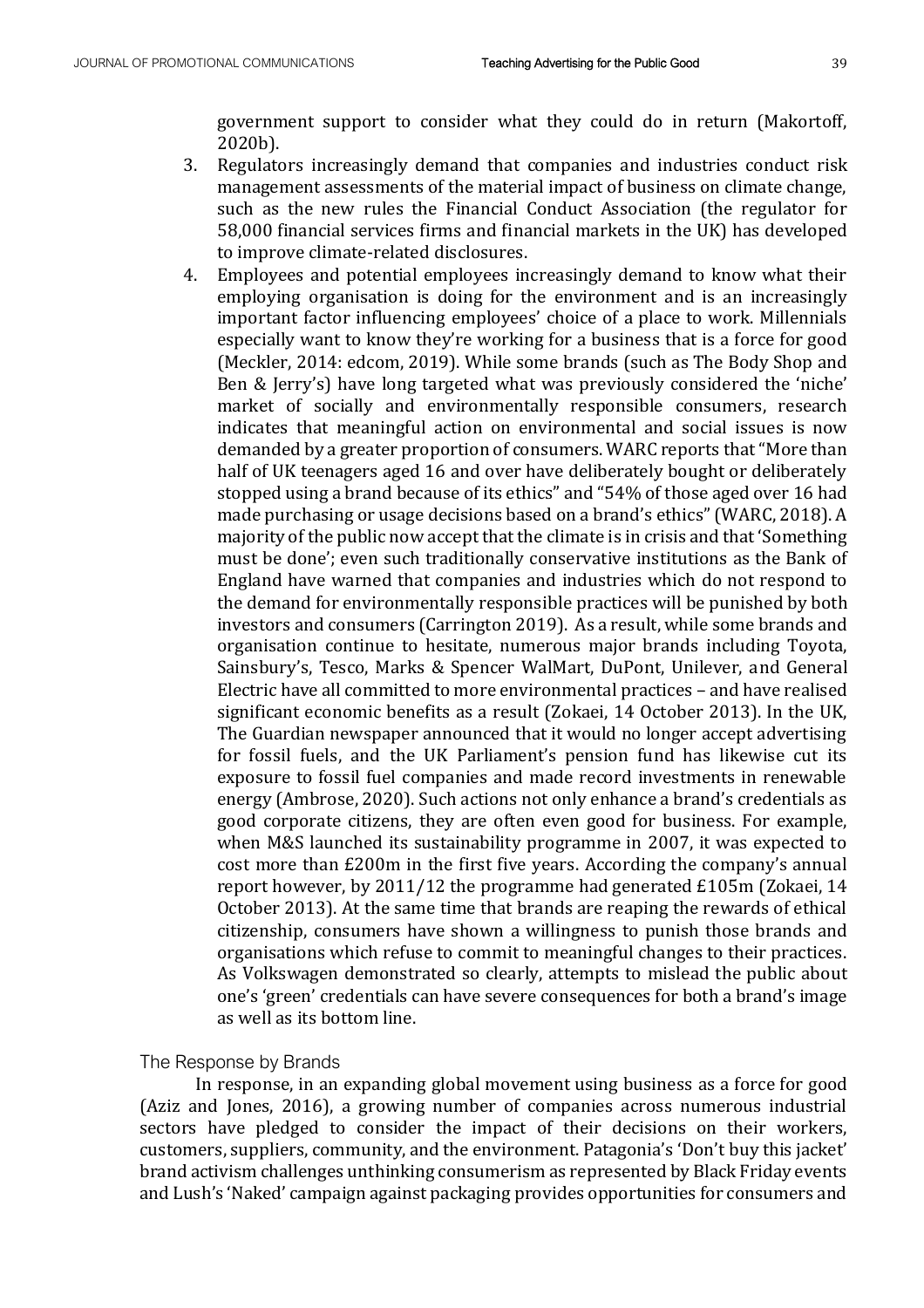employees alike to engage in activism, for example by supporting climate strikes. Society's most challenging problems cannot be solved by government and non-profits alone. The B Corp community works toward reduced inequality, lower levels of poverty, a healthier environment, stronger communities, and the creation of more high quality jobs with dignity and purpose. Certified B Corporations are businesses that meet the highest standards of verified social and environmental performance, public transparency, and legal accountability to balance profit and purpose. B Corps are accelerating a global culture shift to redefine success in business and build a more inclusive and sustainable economy. (B Corp)

The pursuit of BCorps status by an increasing number of organisations (3,272 companies across 150 industries as of 20 March 2020) , the adoption of socially and environmentally responsible practices which seek to balance purpose and profit – together with a preparedness to demonstrate this through transparency – is evidence of a seismic shift in the organisational mind-set of western capitalism. In this shifting landscape, the continued viability of many brands and organisations will increasingly depend on two equally important factors: the commitment of brands' corporate management to act as socially and environmentally constructive global citizens – and the ability of these brands to build and maintain public confidence in the authenticity of their commitments. As Chris Arnold explains:

*"The Triple Bottom Line: People, Planet, Profit, was coined by CSR specialist John Elkington in 1994. Twenty-six years on, in the 'new normal', the well established Triple Bottom Line has now been replaced by The Triple Top Line: Purpose, People & Planet. Devising a communications strategy starts with the ethos – the corporate purpose. This then drives the brand towards a people or planet strategy (though usually a combination of both). Think of it as part of the 'new normal' and new thinking in marketing ethics."* (Arnold, 2020)

The responsibility of advertising to support brand activism and protect the public from misinformation. We recognise that advertising has been a major factor in the promotion of unthinking consumerism – the consequences of which have contributed directly to carbon pollution, the reduction of biodiversity and the current climate crisis. However, many leading advertising practitioners – together with our colleagues in graphic, digital and product design – are now committed to using our skills to challenge – and to change – attitudes and behaviours in order to address local, national and global challenges. Central to our role in ensuring the continued viability of clients' business (which is, of course, what we get paid for), is our responsibility to work with our clients to ensure that their products and practices for which we devise strategies and craft messages, meet the demands of increasingly activist consumers.

In recognition of the influence of advertising to shape attitudes and behaviours, the Advertising Association has begun to coordinate industry efforts to take action against climate change (Bairstow, 29 January 2020). The global association for creative advertising, D&AD explicitly endorses the need for the advertising industry to use its: power to make a positive change and that it is our duty to use our creative talents and resources to help mitigate the climate and ecological crisis. (D&AD, 2019). This call to arms echoes the sentiment expressed by graphic designer, photographer, writer and educator Ken Garland who, in 1964 wrote in his manifesto First Things First that: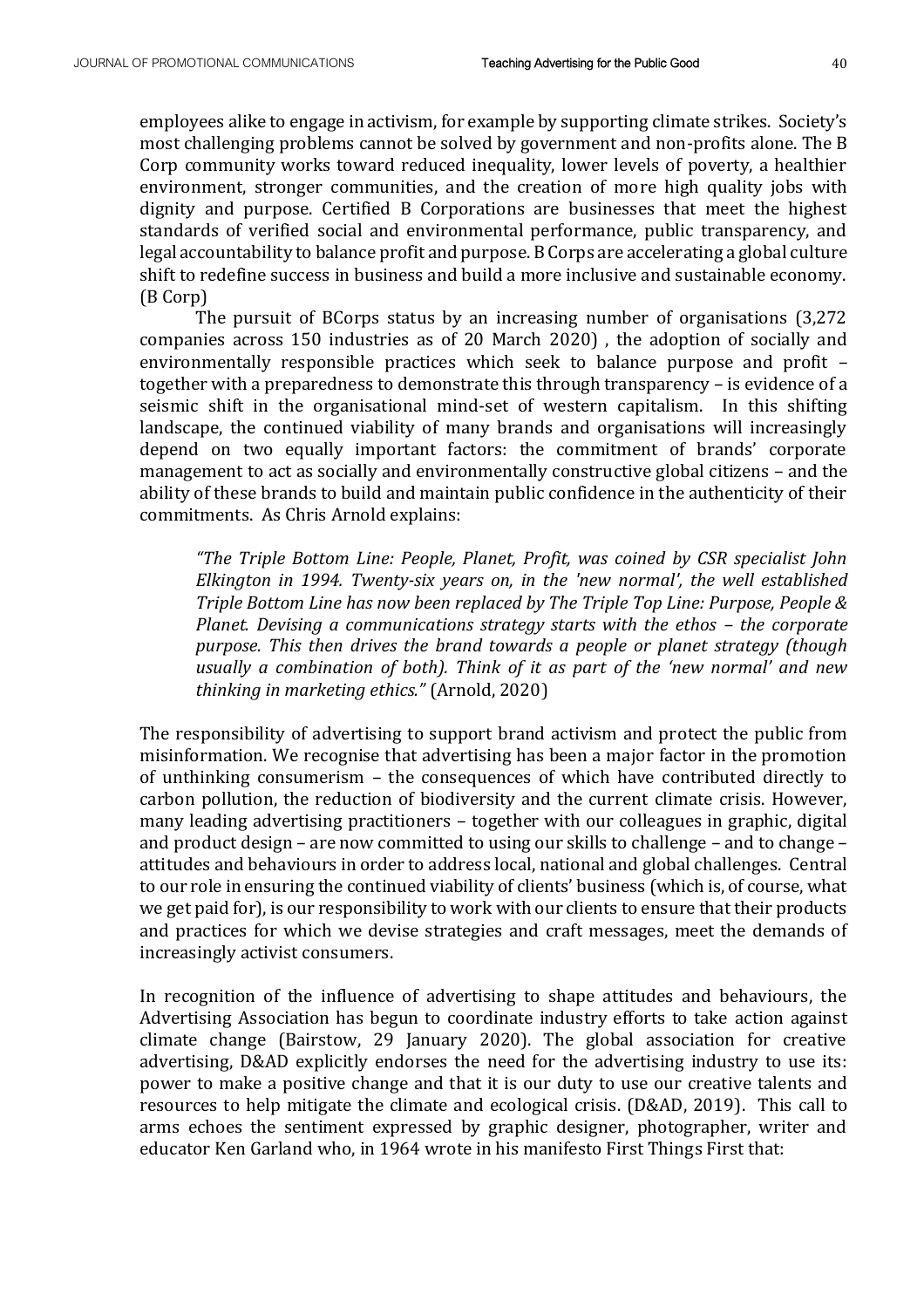"*In common with an increasing number of the general public [...] we think that there are other things more worth using our skill and experience [to promote, such as] education, culture and a greater awareness of the world".* (Garland, 1964)

In heeding this call, an increasing number of advertising professionals are committing themselves to applying their talents to socially valuable projects:

*"Creative Conscience is a global movement that improves the communities we live and work in, helping to transform the wider world. We promote socially valuable, human centred design that enables and inspires people to change their lives and the lives of those around them for the better."* (Creative Conscience)

It is also important to note however that, hiding amongst the many brands committed to ethical and environmentally responsible practices, there are some which attempt to paint themselves 'green' and 'environmentally friendly' (for example, by the colour of their packaging or the redesign of their logos) in a cynical attempt to exploit consumers' desire to support meaningful action. While we may be inclined to dismiss this as just lazy 'badging', the effect of such efforts to intentionally confuse the public are more than 'greenwash' or 'ethical-wash' (Arnold, 2009). The advertising industry and its representative bodies thus have a vital role to play here in protecting the integrity of communications with the public. Consumers, regulators and pressure groups have issued a clear demand to brands, organisations and the advertising industry: that this is a time for a real change – and demand that we refocus our talent and energy on the challenge of the climate and ecological crises to lead this change. Having successfully led our clients to reinvent themselves for changing consumer tastes and preferences, if the advertising industry is to continue to serve the interests of our clients and the public, it must now reinvent itself as a part of the solution.

# THE SEARCH FOR A NEW KIND OF GRADUATE

As a result of the fundamental changes demanded by consumers and the challenges these represent, both brands and agencies are looking afresh at the skills and abilities offered by university graduates – and by extension, at the ethos and content of programmes intended to prepare them to meet these challenges. Brands and agencies need – and are now actively recruiting – graduates who both understand the expectations of consumers and are able to devise strategies and design materials capable of engendering positive attitudes towards brands based on accurate claims that they are a force for good. Those who design and deliver advertising programmes therefore have an important role to play in encouraging/preparing those who aspire to careers in advertising to create an environment in which our students can 'make a difference' by framing brands' responses to our pressing environmental and societal challenges in effective (and affective) campaigns. To do so, we must redesign both the content and delivery of our programmes to address the intersection of three new trends:

- 1. The demand by consumers that brands and organisations commit to meaningful changes to their practices in order to address our world's urgent social and environmental challenges;
- 2. The demand by brands and agencies for graduates able to design strategies and materials that respond creatively and effectively to these challenges; and
- 3. The demand by university applicants that programmes prepare them for careers in which they can 'make a difference'.

If the graduates of our programmes are to be capable of assisting the agencies and organisations for whom they hope to work in recognising, understanding and meeting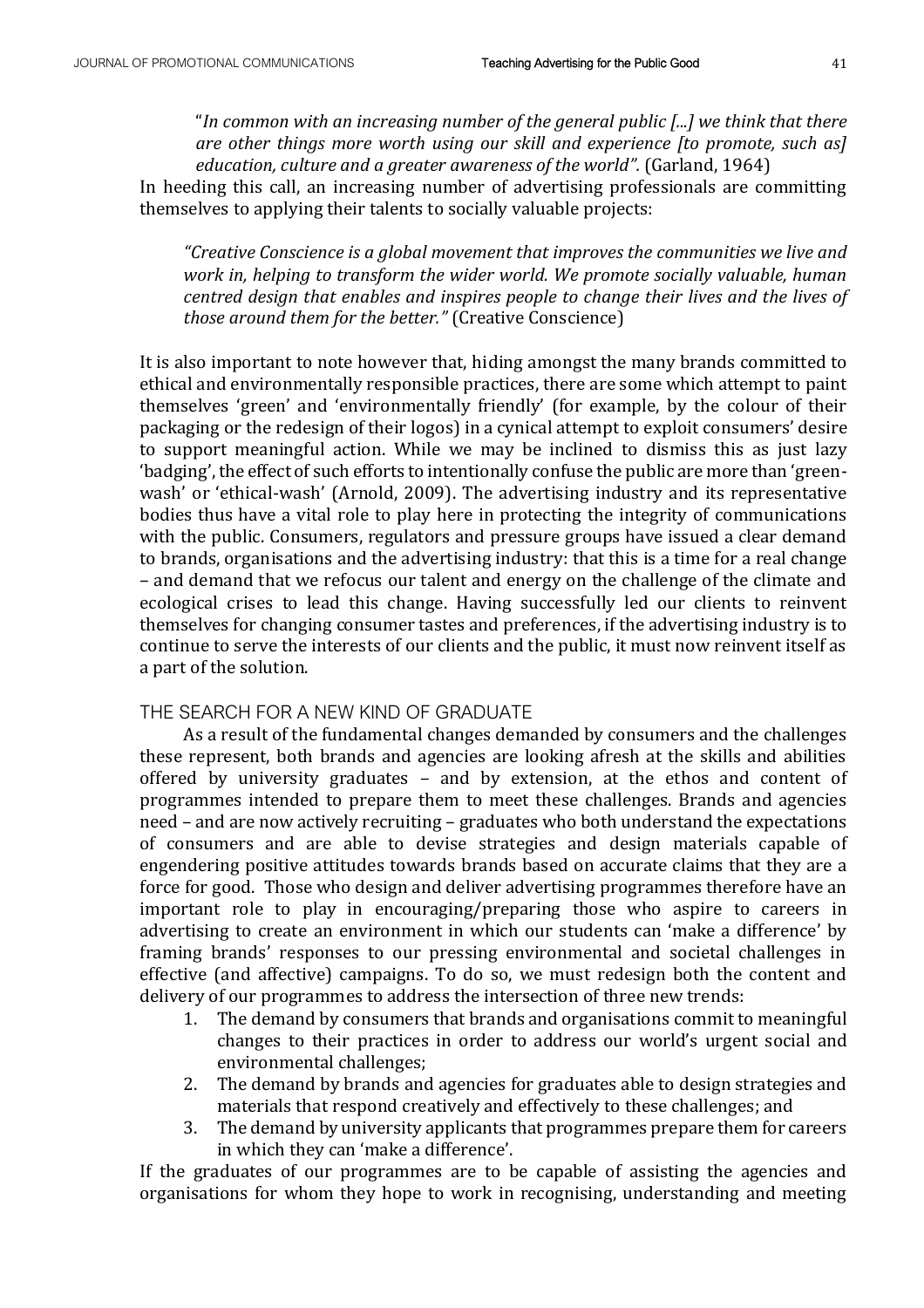these challenges, we cannot continue to teach – and to frame – advertising as the means to engender yet more unthinking consumption. We must instead teach our students to use their understanding of the changing marketplace and changing consumer demands as a means to leverage new and creative ways of thinking about the role and responsibilities of corporate practices. Graduates – and the agencies and organisations for whom they hope to work – are beginning to recognise the central importance of shared values and goals for many audiences. By exploring these shared values and goals and assisting our students in understanding their implications for brands, our graduates will be able to contribute to the development of socially and environmentally responsible brand images in the service of their employers. If we do not assist our students in understanding these issues – and how to parlay such understanding into the design of effective and affective campaigns and materials – our programmes will betray our students, the industries within which they hope to work, as well as the future that education is supposed to serve.

The marketplace for goods and services succeeds when it delivers what people want. By drawing on the market imperative of sustainability as part of the drive towards a new frame of reference for a 'successful' business, it may be possible to use this market demand to further extend the adoption of new practices and reinforce and reward consumers' demands for products and services, thus moving us further towards the UN Sustainable Development Goal 12: Responsible Production and Consumption. By enhancing the perceived value of owning such produced products, and thereby encouraging the market value of responsibly produced products to (and just as importantly, diminishing the perceived value of purchasing and owning those products which are not responsibly produced), it is thus possible to create a 'virtuous cycle'.

By equipping our students with the skills to assist brands and organisations in making meaningful changes to their practices, thereby enabling our graduates to 'make a difference', our programmes can join with – and enhance the power of – the broad coalition of forces driving the demand for meaningful brand activism. We would argue that the understanding of the purposes and advantages of sustainability which informs the development of effective and affective strategies and campaigns must be shared by prospective employees of the advertising industry. Such values are not only essential to the ability to understand audiences, but also inform the ability to address and resolve the challenges in negotiations with clients regarding whether, and how, to promote the client's sustainable production and promotion. Shared sustainable values and the worldview these foster therefore provides us with a natural ally in meeting the changing priorities of our students. University applicants – particularly members of Generations Y and Z – now expect and demand that their programmes of study will prepare them for careers in which they can 'make a difference' (Kay, 2019; Caraher, 2014) through their work.

A 2019 report by edcom (the European Institute for Commercial Communications Education) identified that:

"*Research indicates that, as a consequence of being resigned to earning considerably less than their parents, Generations Y & Z place a higher priority on finding a job that is intrinsically rewarding and which nourishes their sense of worth, allowing them to believe that what they do 'makes a difference'*."(edcom, 2019)

Moreover, studies reveal that many of those now entering university from Generations Y and Z are even prepared to earn less in order to be part of an organisation that provides them with a sense of fulfilment (Meckler, 2014). If shared sustainable values are an important part of our future advertising workforce as well as what applicants expect from their future careers, it follows that these same values must also be reflected within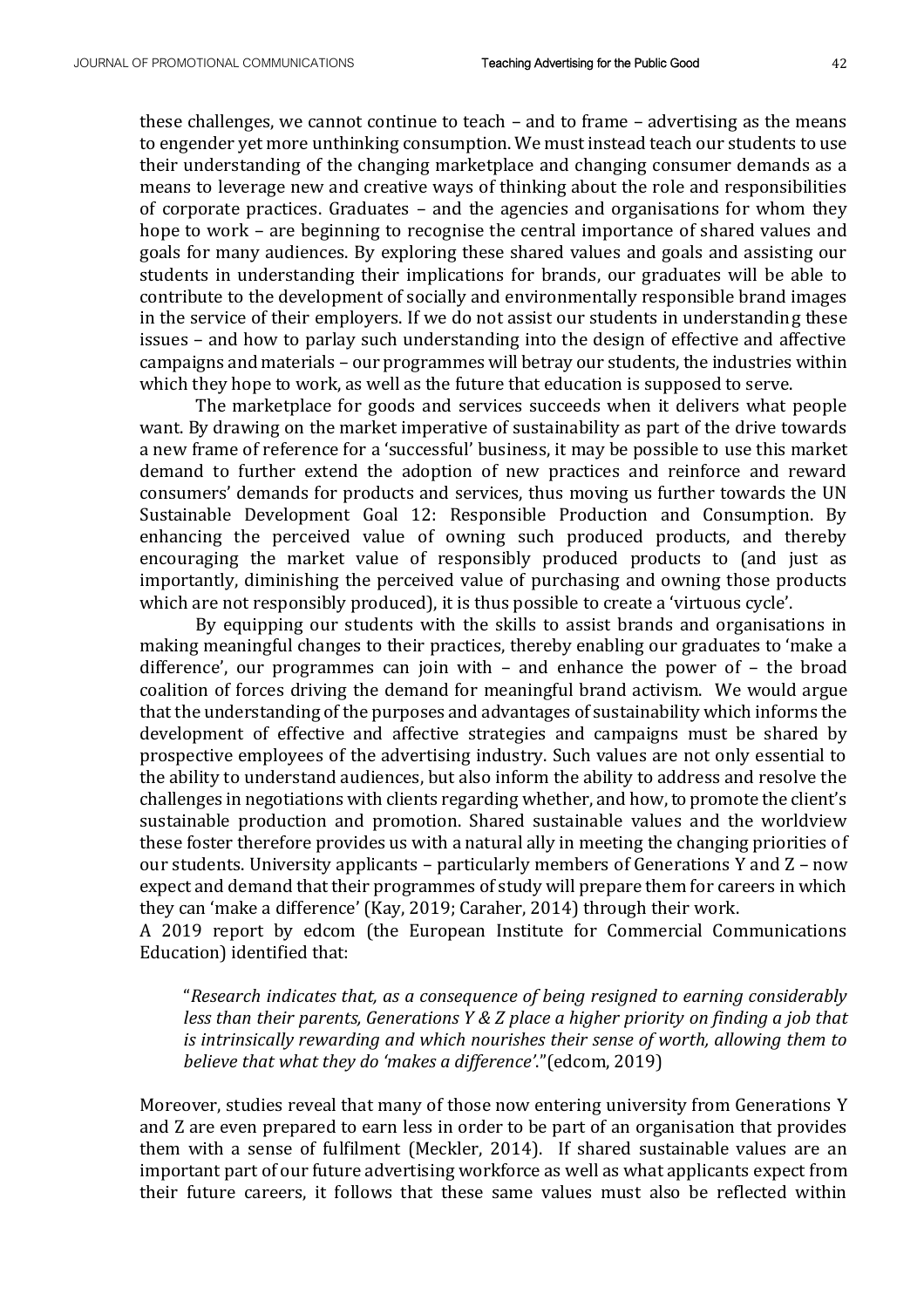university recruitment strategies (of both students and staff) and embedded within the design and delivery of all programmes of study. Accordingly, we would argue that, just as a critical understanding of how to advance environmental and social change is central to graduates' feelings of achievement and self-worth, a consistent and tangible commitment by our institutions to providing our students with the means to achieve these goals will soon become fundamental to the relevance and continued viability of a university education.

# IMPLICATIONS FOR PROGRAMME DELIVERY AND DESIGN

We have seen that the continued viability of brands and organisations depends on two equally important factors: the commitment of corporate management to act as socially and environmentally constructive global citizens – and the ability of brands to engender public confidence in the authenticity of these decisions through advertising and other communications. It follows therefore, that just as advertising practitioners must lead and encourage their clients to redefine the nature of their value proposition (the benefit offered to consumers by buying their product or using its services), so, together with our students, we must engage with the work of leading advertising practitioners to redefine what it is that advertising is 'for'.

While corporate decisions are the domain of business management programmes, the ability to create and maintain public confidence in the integrity of the brand and the authenticity of its commitment to good corporate stewardship is the responsibility of communications programmes (advertising, branding and corporate communications). Our graduates must therefore have the confidence to challenge clients and colleagues who seek to make inauthentic or misrepresentative claims in this arena. Our students must clearly understand this if they are to demonstrate to clients how and why opportunistic behaviour undermines the most central currency in this new world – trust (Morgan and Hunt, 1994). Thus 'green-washing' or 'ethical-washing' – cynical attempts to exploit the profound desire for meaningful action – must be seen, not only as unproductive, but as potentially lethal brand strategies. This new environment puts demands on us all as citizens and professionals to work towards the social and environmental good. As noted by Monbiot:

*"In an age in which we urgently need to cooperate, we are [currently] educated for individual success in competition with others. Governments tell us that the purpose of education is to get ahead of other people or, collectively, of other nations. The success of universities is measured partly by the starting salaries of their graduates. What we are encouraged to see as economic success ultimately means planetary ruin."* (Monbiot, 12 May 2020)

If HE advertising programmes are to adequately prepare our graduates to meet these challenges, what and how we teach must reflect – and embed a genuine commitment to – the needs of four groups:

1. The industry (including the brands and agencies) in which our graduates hope to work:

We must ensure that our graduates have the ability to recognise, understand and meet the challenges of the new marketing paradigm – and then to devise and produce effective and affective campaigns and materials that will enhance their continued viability.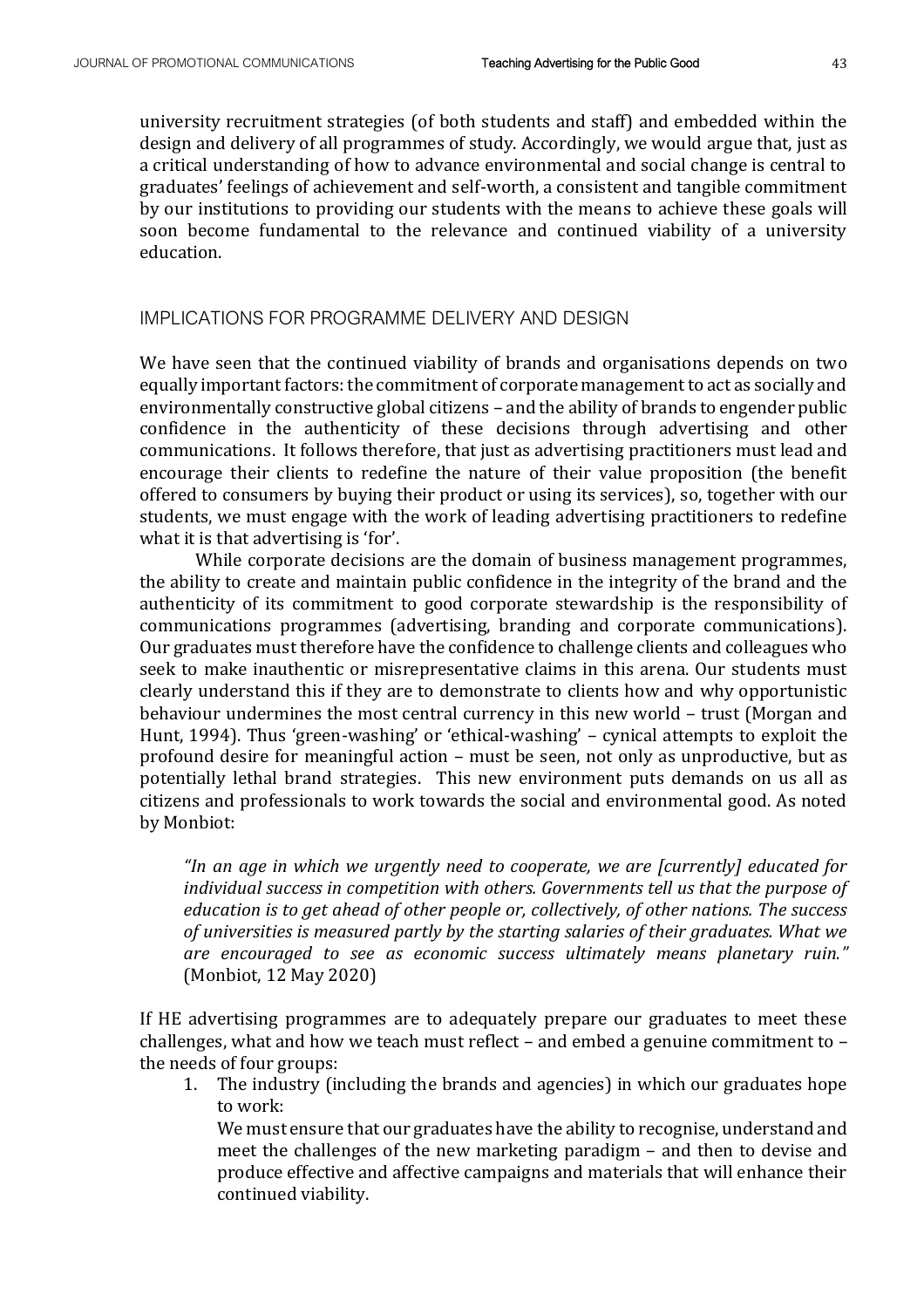2. Our graduates:

Given the expense and commitment required for university study, graduates reasonably expect us to provide them with the opportunity to acquire the conceptual, strategic, transferable and practical skills necessary to successfully pursue, not only an economically viable career, but one in which they are able to find personal fulfilment by 'making a difference'.

3. Our institutions:

HE (and FE) institutions depend for their reputations and continued viability on the quality, timeliness and relevance of our programmes, rather than teaching yesterday's strategies and practices to tomorrow's graduates. The opportunity to be involved with socially and environmentally constructive initiatives as part of the learning environment not only serves to attract students but reinforces their commitment to working with their institutions on such initiatives after graduation as alumni.

4. Those who will inherit the world which will be created by our actions:

 We encourage and challenge our students to 'see' themselves as more than just consumers and aspiring professionals – but as citizens with a responsibility for considering critically the implications of the priorities by which they live, because these will determine not only the lives they will lead, but the shape of the world they will leave behind.

In this context, it is worth acknowledging that, while the focus of this article remains the need to prepare students for the changes to the objectives and practices of the advertising industry resulting from the growing demand for social and environmental responsibility, the expansion of online teaching necessitated by the Covid-19 pandemic provides a timely incentive to consider how new methods of delivery may enhance the quality of the learning environment.

Embedding UN SDGs in the Design and Delivery of an MA Advertising Programme

Just as the UN Sustainable Development Goals (UNSDGs) have implications for the future of all industries, ways in which students can be engaged with these can (and should) be embedded in all programmes – from design and engineering to economics and business management as well as marketing and advertising - in ways that inform and reinforce the learning objectives of each programme. 76% of students said that by creating a purposeful project while studying, they were more likely to do so after graduating. (Creative Conscience). In what might be described as their own version of 'brand activism', many universities have sought to embed these goals (or variations of these) into their programmes of study – and, as part of their commitment to sustainability and the common good. In doing so, academics are demonstrating leadership which "envisions a better future and exemplifies the changes they hope to see in the world" (Shiel 2013: 128). We argue that it is essential to drive these changes by providing students with practical, 'hands-on' ways in which to apply their knowledge, skills and commitment to make a difference.

The authors have recently comprehensively redesigned an MA Advertising programme in an effort to provide students with the conceptual, strategic and practical skills necessary to ensure the continued viability of the brands, agencies and organisations for which they will work by assisting them in making meaningful changes to their practices in response to consumer demands – and in a form that will enhance our graduates' career prospects. By the end of the programme, graduates will possess – and will be able to demonstrate – the knowledge, skills, commitment and sensitivities to enable them to support agencies, industries and brands to anticipate, recognise, understand and respond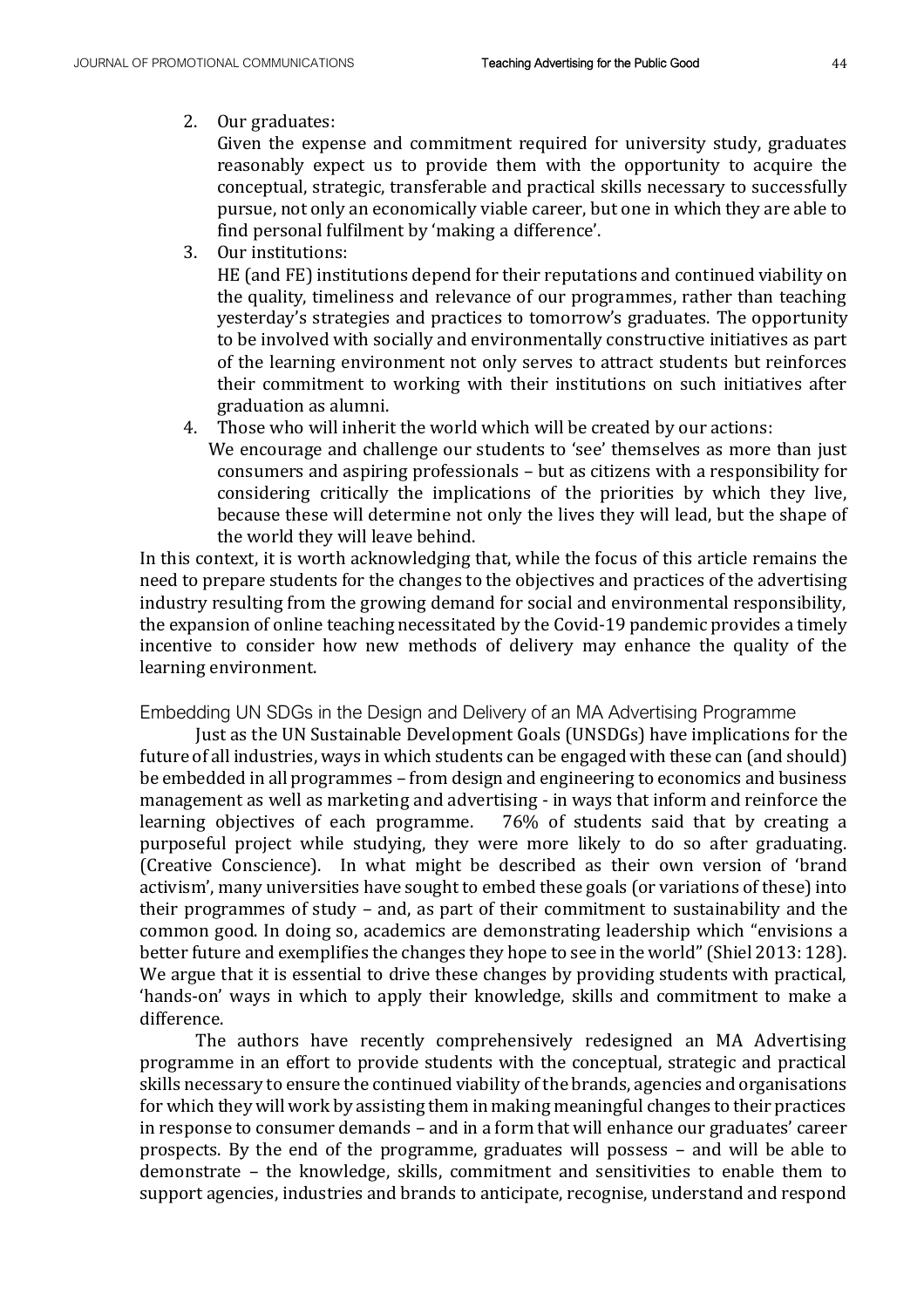effectively to the challenges of increased consumer demand for meaningful corporate social and environmental responsibility.

To achieve this objective, we have embedded four of the UN Sustainable Development Goals throughout the content, structure and delivery of the programme: contributing to sustainable Industry, Innovation and Infrastructure (UNSG 9), encouraging Responsible Consumption and Production (UNSG 12, addressing Climate Action (UNSDG 13) and promoting Quality Education (UNSG 4). Students will also be provided with opportunities to recognise and avoid 'conceptual traps' (such as the danger of untested assumptions and the conceptual 'blinkers' imposed by the conventional definitions of 'effectiveness' and outmoded conceptions of 'success') and explore new ways (such as behavioural economics and creative disruption) to apply the tools of advertising, branding, campaign planning, media planning/buying. Students will be encouraged to test (and, where appropriate, to challenge) the conception of 'the problem' within a client brief – and it is here that we will expect students to explore and identify ways in which the solution to 'the problem' can contribute to Climate Action, Innovative and Sustainable Industry practice and Sustainable Patterns of Production and Consumption.

To this end, we are fortunate in being supported by a number of agencies who recognise the value of working with our (predominantly international) students to shape the experiences and abilities of future practitioners – collaborations which will only be enhanced by our commitment to the use of an increasingly inclusive blended learning environment. These agencies have agreed to provide briefs – and work with our students in developing solutions that encourage Responsible Production and Consumption (UNSDG 12) and address Climate Action (UNSDG 13). We will also provide opportunities for students to engage with client briefs which do not address issues of sustainability and/or social justice. In recognition of the increasingly important role of advertising and branding specialists to assist clients in recognising more accurately the nature of 'the problem' or the particular form that a more constructive solution might take, such opportunities will provide students with the opportunity to learn to challenge such briefs and, in doing so, develop the ability to articulate – and advocate for – strategies which better serve the public good and ultimately, we argue, the client's long term success.

Central to our efforts to foster the ability to recognise, challenge and avoid the pitfalls of 'conceptual traps' is the interrogation of underlying assumptions about the nature of 'creativity'. The redesigned MA Advertising programme will offer – and regularly reinforce – an alternative definition of 'creativity': not as a measure of what we produce, but how we work. Instead, the redesigned MA Advertising programme has adopted a central focus on 'Creative Ideation' in which activities not typically considered to be 'creative' (for example, the design, execution, interpretation and analysis of audience research) will be framed and taught as equally 'creative' as the conception and production of a poster or a video. By doing so, we will equip students with the skills of creative and effective persuasion central to the practice of corporate communication, enhancing their ability to advance the cause of sustainability-focussed solutions as they progress within the advertising industry. The redesigned programme also provides students with the opportunity to gain – and demonstrate – the knowledge, skills and sensibilities necessary to manage an advertising, branding or corporate communication agency or department within a contemporary global setting. Again, we recognise that, in addition to the interpersonal and organisational skills, the perspectives with which graduates emerge from their studies will be essential to the successful adoption of strategies which address the UNSDGs.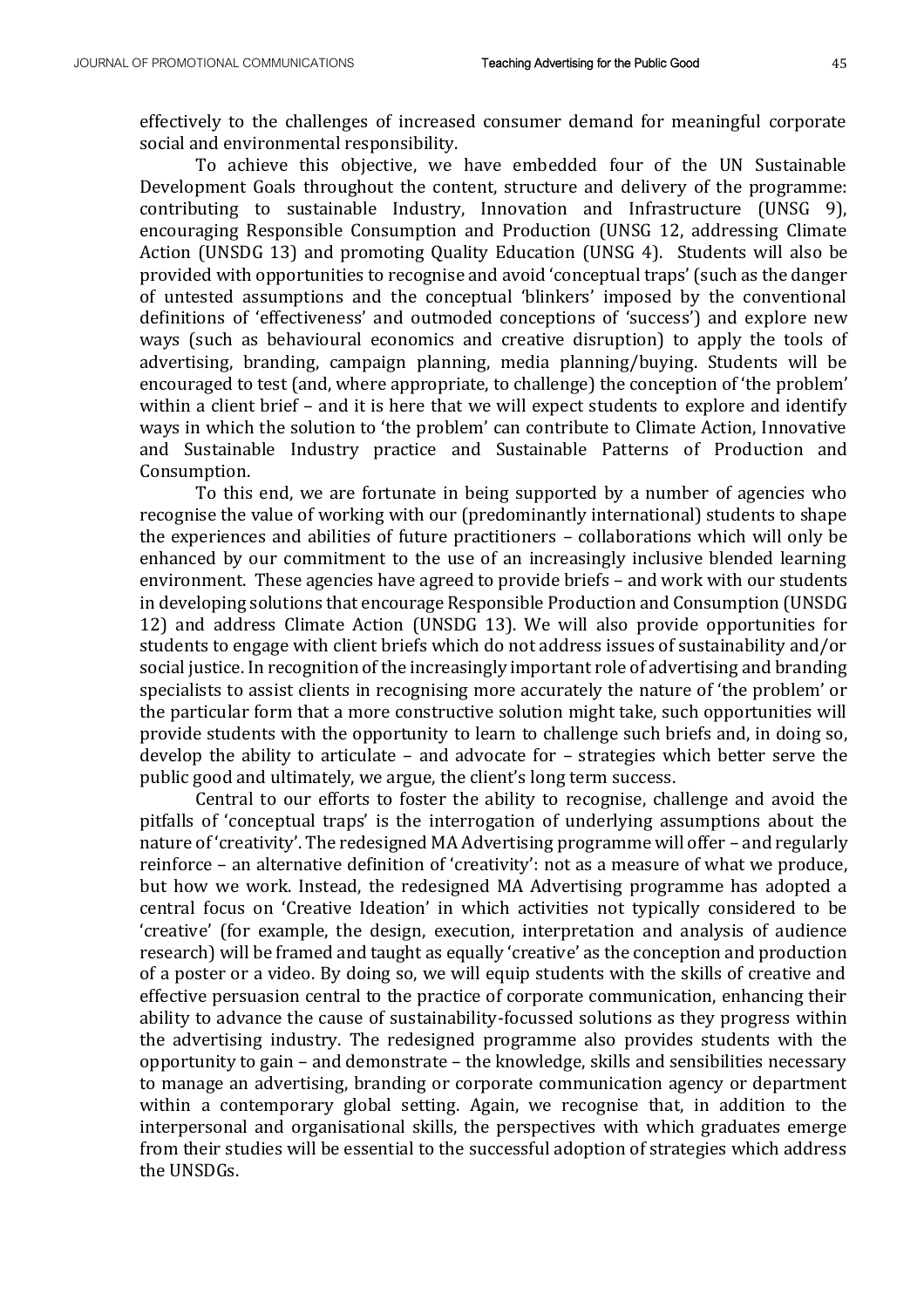Students will reflect critically on the implications of practices intended to shape the perceptions, attitudes and behaviours of a wide range of publics in light of the demands of contemporary consumers and citizens, including the tensions between the promotion of consumerism and its consequences for the natural environment in alignment with UNSDGs. Students will also engage with, reflect critically on, and be expected to demonstrate competency in the challenges and opportunities involved in managing creative processes and organisations in a context of increasing expectations of corporate environmental and social responsibility.

Further, we have devised and embedded valuable opportunities for cross-faculty innovative co-creation with MA students in media production and computer animation in which the MA Advertising students will act as 'agency client' in working with/supervising production 'subcontractors' in the production of media materials in accordance with the creative brief developed in the previous semester. These collaborative skills will further the production of creative artefacts which inspire new ways of living in a sustainable manner. Indeed, our media degrees have 'Albert' certification demonstrating sustainable production practices. Thus, these opportunities also provide advertising students with direct experience of the carbon impact of artefact production so that this can be taken into account within graduates' responses to briefs within the industry.

Central to our efforts to encourage our students to 'see' higher education as more than just job training – but as preparation for their responsibilities as informed and engaged citizens' and to promote the value of lifelong learning (which we accept is a broader interpretation of UNSDG 4: Quality Education) is our commitment to identify and embed opportunities to foster transferable skills. As our graduates are likely to change careers as many as five times during their working lives (Barrett, 2017) in search of fulfilment, we must ensure that our programmes provide them with the ability to recognise and make the most of the transferable skills necessary to successfully pursue an economically viable self-directed career. Doing so means that we must conscientiously design and deliver a learning environment intended, not just for the aspiring advertiser seated before us, but the person they may be in five or even ten years. This has significant implications for not only for the content of our units or modules, but our assessment regime. While there has been, for a variety of reasons, a trend towards task-based assessment (Rutherford, 2015) the use of more demanding constructively-aligned cognitive challenges are more likely to assist students in developing, not only the skills required for the future of the industry (the ability to recognise, understand and make meaning), but those our graduates will need in becoming reflective, self-aware individuals, capable of lifelong learning.

The revised MA Advertising programme will provide our students with the means and the incentive to become:

- 1. Competent professionals, in conscious and confident possession of both the subject-specific and transferable skills necessary to appropriately determine, and successfully pursue, a professionally rewarding, economically viable and personally fulfilling self-directed career;
- 2. Informed and engaged citizens, capable of and committed to making informed and constructive contributions to their respective communities; and,
- 3. Reflective, self-aware individuals and capable and committed lifelong learners, able to make informed and appropriate decisions in the creation of a fulfilling and self-directed Life.

To achieve the first, the redesigned programme has adopted a central focus on 'Creative Ideation' in which 'creativity' is not seen as a measure of what we produce, but how we work. To achieve the second, the programme will present advertising as an invaluable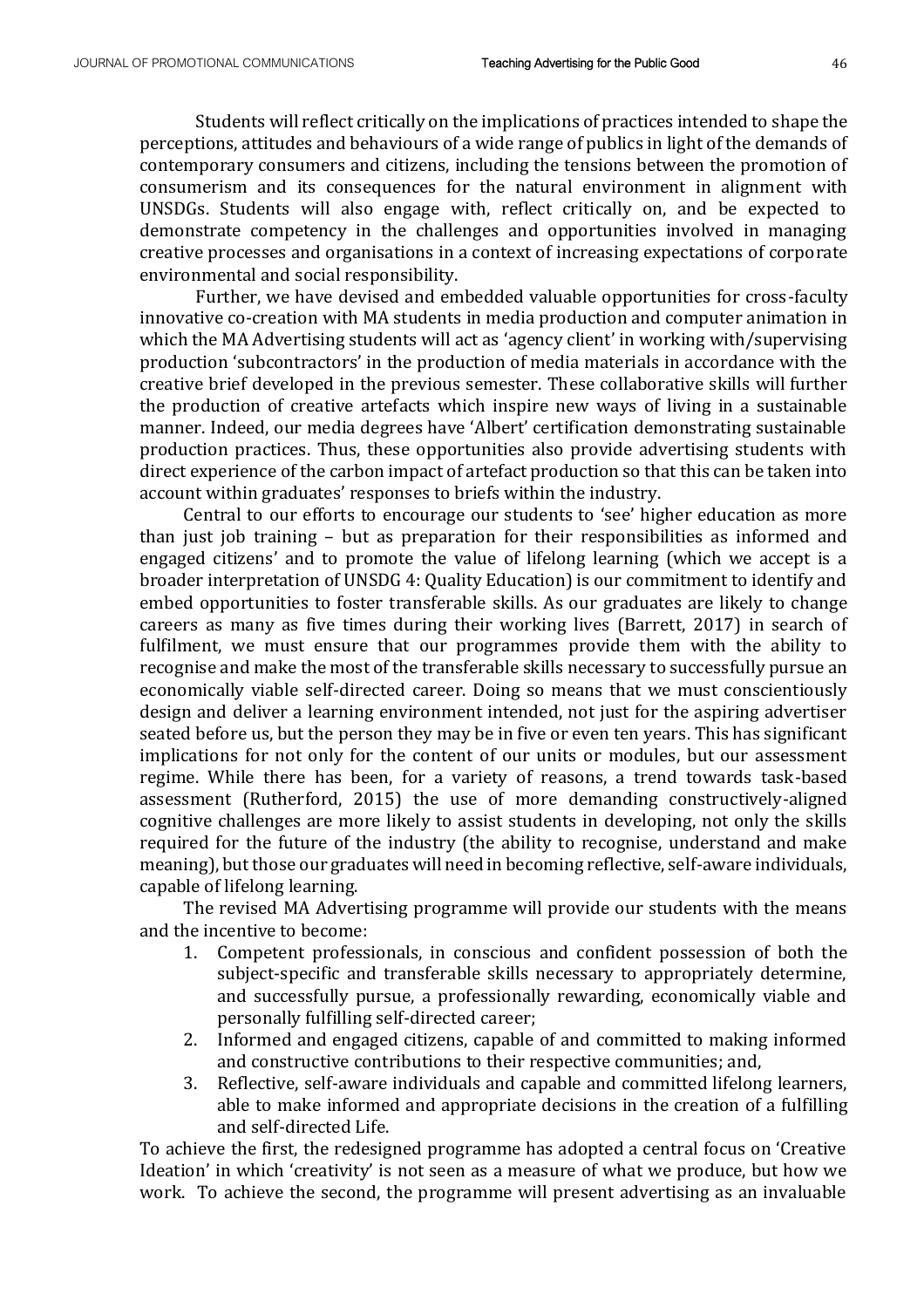part of the solution to social and environmental crises. Together, our students and academics will work to redefine what advertising is 'for'. This will require precisely the kind of interrogation of our assumptions on our part as academics and programme designers (leading by example) that we must both encourage and require of our students. To lead our students to adopt a new, socially constructive conception of what advertising can do and what it is 'for', academics and curriculum designers must be prepared to recognise and consider the implications of the ways in which we conceive of ('mentally picture') the purpose and practice of advertising – as well as how we live –as this will inform the success of our effort to shape our students' attitudes.

While we recognise that not all clients and agencies with whom our graduates will work will be committed to corporate social and environmental responsibility, by framing the practice of advertising as a form of cultural and social capital, we will ensure that graduates are able and prepared to promote good corporate citizenship. To this end, even in client briefs which do not include responsible corporate stewardship, the programme will challenge students to 'make a difference' by devising ways to meet the objectives of the brief in a manner that serves the client's and society's long term success. To achieve the third, in all assessments (both strategic and practical) the programme will emphasise the importance of transferable skills, including the ability to solve 'problems' by questioning, interrogating and challenging implicit assumptions. Such skills will be central to graduates' work in shaping unsustainable clients' output into strategies which work towards rather than against the UNSDGs.

## **CONCLUSION**

We are at a point at which we must face the environmental and ecological problems we have created as a result of the impact of our actions on planetary ecosystems. Projections demonstrate the need to move to a net zero carbon economy by 2030. All our energies must be focused on this task. It is essential therefore that higher education programmes put this at the heart of their planning and practice. As academics, we must demonstrate transformational leadership characterised by "inspirational motivation, developing appealing visions and uniting collective effort" (Shiel 2013:127). Our graduates must leave their undergraduate or postgraduate programmes grounded in both an understanding of the challenges articulated by the UNSDGs, a commitment to address these challenges, and the knowledge and skills that will enable their particular discipline to contribute to their achievement. With its history of promoting consumerism, this may seem a radical, even unlikely change for the advertising sector. We have sought to show why and how advertising education can address these challenges, creatively and productively and in a manner than allows it to continue to serve the interests of its clients – by helping the interests of its clients serve the future of all.

Our MA Advertising programme responds to the three demands:

- 1. The demand by consumers that brands and organisations commit to meaningful changes to their practices in order to address our world's urgent social and environmental challenges;
- 2. The demand by brands and agencies for graduates able to design strategies and materials that respond creatively and effectively to these challenges; and
- 3. The demand by university applicants that programmes prepare them for careers in which they can 'make a difference'.

We have chosen to focus on four key UNSDGs but HEIs and curriculum developers will have to decide whether this is an appropriate strategy or which of the 17 UNSDGs should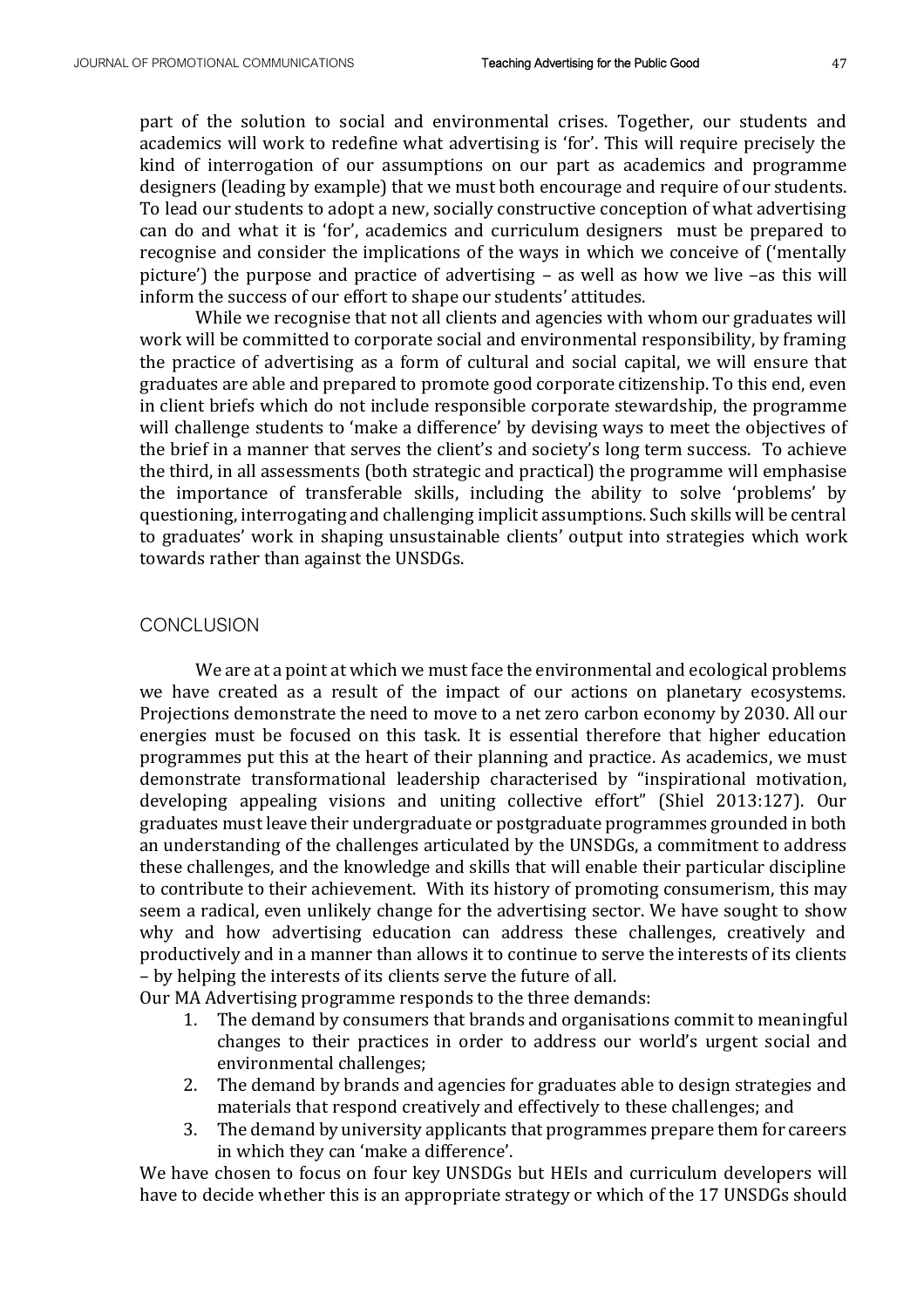be addressed within which programme. We know that "champions for sustainability have to challenge the system" (Shiel and Williams 2015: 443). Together as a sector we will need to carefully consider possible 'sustainability fatigue' and how we can address this within our students and amongst consumers and practitioners as a whole. Finally, HEIs must be prepared to live the UNSDGs themselves, adopting meaningful changes to their practices in support of these goals – the most pressing of which are Climate Action and its associated inequalities. Critically aware students and applicants are highly attentive to how the University of their choice operates. These students and applicants are demanding that HEIs lead the charge for change, role modelling practices for others to follow.

The range and creativity of responses to the threat of coronavirus demonstrated by advertising practitioners suggest what is possible when we deem the circumstances to be an emergency. Just as the second world war led to the NHS, as educators and industry professionals, we call for the same scale of response to the climate emergency.

We have no choice but to rise to these challenges.

Conflict of Interest Statement

No potential conflict of interest was reported by the authors.

# REFERENCES

- AdNews (2019). The Climate Games: The advertising industry pressured from all directions. *Adnews* [https://www.adnews.com.au/news/the-climate-games-the-advertising](https://www.adnews.com.au/news/the-climate-games-the-advertising-industry-pressured-from-all-directions)[industry-pressured-from-all-directions](https://www.adnews.com.au/news/the-climate-games-the-advertising-industry-pressured-from-all-directions) (accessed 03 March 2020)
- Ambrose, J., (2020). Parliament pension fund cuts fossil fuel investments. *The Guardian*. 24 March 202[0 https://www.theguardian.com/environment/2020/mar/24/parliament](https://www.theguardian.com/environment/2020/mar/24/parliament-pension-fund-cuts-fossil-fuel-investments)[pension-fund-cuts-fossil-fuel-investments](https://www.theguardian.com/environment/2020/mar/24/parliament-pension-fund-cuts-fossil-fuel-investments) (accessed 24 March 2020)
- Arnold, C.,(2020). *New Sustainability Marketing: why the Triple Top Line has replaced the Triple Bottom Line*. May 1, 2020[. https://www.linkedin.com/pulse/new-sustainability](https://www.linkedin.com/pulse/new-sustainability-marketing-why-triple-top-line-has-replaced-arnold/?trackingId=2MvF662QSS%2Bmr4cwqvtlag%3D%3D)[marketing-why-triple-top-line-has-replaced](https://www.linkedin.com/pulse/new-sustainability-marketing-why-triple-top-line-has-replaced-arnold/?trackingId=2MvF662QSS%2Bmr4cwqvtlag%3D%3D)[arnold/?trackingId=2MvF662QSS%2Bmr4cwqvtlag%3D%3D](https://www.linkedin.com/pulse/new-sustainability-marketing-why-triple-top-line-has-replaced-arnold/?trackingId=2MvF662QSS%2Bmr4cwqvtlag%3D%3D) (accessed 03 May 2020)
- Arnold, C.,(2009). *Ethical Marketing and The New Consumer*. London: Wiley
- Aziz, A., and Jones B. (2016). *Good is the new cool. Market like you give a damn*. New York: Regan Arts.
- B Corp<https://bcorporation.net/about-b-corps> (accessed 16 March, 2020)
- Bairstow, J., (2020). The Advertising Association to lead the sector's fight against climate change. *Energy Live News*. 29 January 2020. [https://www.energylivenews.com/2020/01/29/advertising-association-launches](https://www.energylivenews.com/2020/01/29/advertising-association-launches-efforts-to-clean-up-the-industry/)[efforts-to-clean-up-the-industry/](https://www.energylivenews.com/2020/01/29/advertising-association-launches-efforts-to-clean-up-the-industry/) (accessed 03 March 2020)
- Barrett, H.,(2017). Plan for five careers in a lifetime. *Financial Times*. 05 September 2017. <https://www.ft.com/content/0151d2fe-868a-11e7-8bb1-5ba57d47eff7> (accessed 28 October 2017)
- Carbon Compass [https://www.iigcc.org/resource/carbon-compass-investor-guide-to](https://www.iigcc.org/resource/carbon-compass-investor-guide-to-carbon-footprinting/)[carbon-footprinting/](https://www.iigcc.org/resource/carbon-compass-investor-guide-to-carbon-footprinting/)
- Caraher, L.,(2014). *Millennials & Management: The Essential Guide to Making It Work*. Brookline, Massachusetts: Bibliomotion
- Carbon Disclosure Project <https://www.cdp.net/en>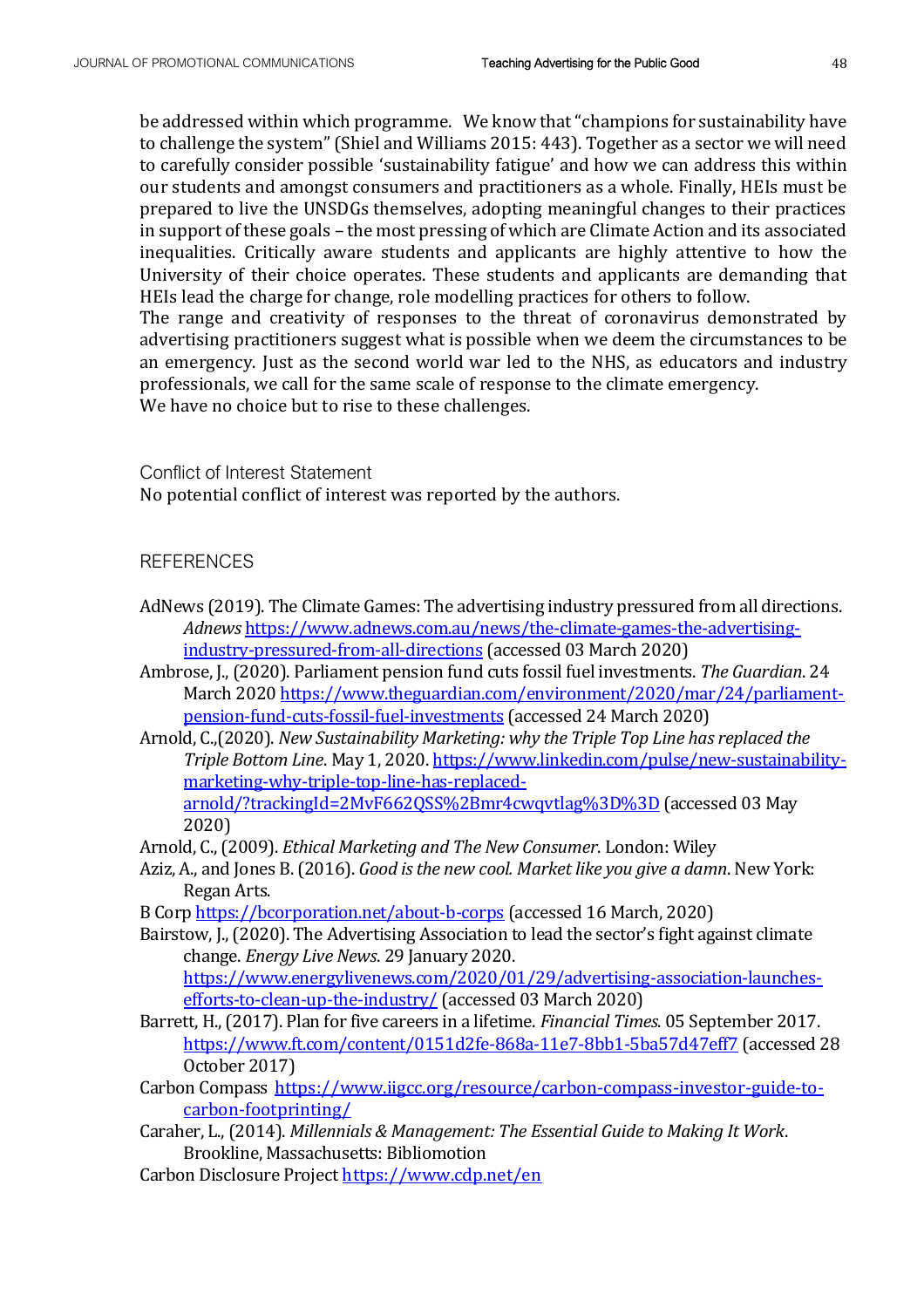Carrington, D.,(2019). Firms ignoring climate crisis will go bankrupt, says Mark Carney. *The Guardian* 13 October 2019 [https://www.theguardian.com/environment/2019/oct/13/firms-ignoring-climate-](https://www.theguardian.com/environment/2019/oct/13/firms-ignoring-climate-crisis-bankrupt-mark-carney-bank-england-governor)

[crisis-bankrupt-mark-carney-bank-england-governor](https://www.theguardian.com/environment/2019/oct/13/firms-ignoring-climate-crisis-bankrupt-mark-carney-bank-england-governor) (accessed 13 October 2019)

Carrington, D.,(2020). Coronavirus: 'Nature is sending us a message', says UN environment chief. *The Guardian* 25 March 2020. [https://www.theguardian.com/world/2020/mar/25/coronavirus-nature-is-sending-](https://www.theguardian.com/world/2020/mar/25/coronavirus-nature-is-sending-us-a-message-says-un-environment-chief)

[us-a-message-says-un-environment-chief](https://www.theguardian.com/world/2020/mar/25/coronavirus-nature-is-sending-us-a-message-says-un-environment-chief) (accessed 25 March 2020)

- Creative Conscience<https://www.creative-conscience.org.uk/about-us/> (accessed 17 March 2020)
- D&AD [https://www.dandad.org/en/d-ad-global-climate-strike-social](https://www.dandad.org/en/d-ad-global-climate-strike-social-good/?utm_source=D%26AD+Subscribers&utm_campaign=1af0fbc823-D%26AD+Newsletter&utm_medium=email&utm_term=0_7c99d77fd5-1af0fbc823-190208561)[good/?utm\\_source=D%26AD+Subscribers&utm\\_campaign=1af0fbc823-](https://www.dandad.org/en/d-ad-global-climate-strike-social-good/?utm_source=D%26AD+Subscribers&utm_campaign=1af0fbc823-D%26AD+Newsletter&utm_medium=email&utm_term=0_7c99d77fd5-1af0fbc823-190208561) [D%26AD+Newsletter&utm\\_medium=email&utm\\_term=0\\_7c99d77fd5-1af0fbc823-](https://www.dandad.org/en/d-ad-global-climate-strike-social-good/?utm_source=D%26AD+Subscribers&utm_campaign=1af0fbc823-D%26AD+Newsletter&utm_medium=email&utm_term=0_7c99d77fd5-1af0fbc823-190208561) [190208561](https://www.dandad.org/en/d-ad-global-climate-strike-social-good/?utm_source=D%26AD+Subscribers&utm_campaign=1af0fbc823-D%26AD+Newsletter&utm_medium=email&utm_term=0_7c99d77fd5-1af0fbc823-190208561) (accessed 02 October 2019)
- Derrick, S.,(2020). Why responsible advertising is everyone's business. *Campaign*. 04 February 2020. [https://www.campaignlive.co.uk/article/why-responsible](https://www.campaignlive.co.uk/article/why-responsible-advertising-everyones-business/1672683?bulletin=campaign_brands_bulletin&utm_medium=EMAIL&utm_campaign=eNews%20Bulletin&utm_source=20200321&utm_content=Campaign%20Brands%20(189)::&email_hash=)[advertising-everyones-](https://www.campaignlive.co.uk/article/why-responsible-advertising-everyones-business/1672683?bulletin=campaign_brands_bulletin&utm_medium=EMAIL&utm_campaign=eNews%20Bulletin&utm_source=20200321&utm_content=Campaign%20Brands%20(189)::&email_hash=)

[business/1672683?bulletin=campaign\\_brands\\_bulletin&utm\\_medium=EMAIL&utm\\_c](https://www.campaignlive.co.uk/article/why-responsible-advertising-everyones-business/1672683?bulletin=campaign_brands_bulletin&utm_medium=EMAIL&utm_campaign=eNews%20Bulletin&utm_source=20200321&utm_content=Campaign%20Brands%20(189)::&email_hash=) [ampaign=eNews%20Bulletin&utm\\_source=20200321&utm\\_content=Campaign%20B](https://www.campaignlive.co.uk/article/why-responsible-advertising-everyones-business/1672683?bulletin=campaign_brands_bulletin&utm_medium=EMAIL&utm_campaign=eNews%20Bulletin&utm_source=20200321&utm_content=Campaign%20Brands%20(189)::&email_hash=) [rands%20\(189\)::&email\\_hash=](https://www.campaignlive.co.uk/article/why-responsible-advertising-everyones-business/1672683?bulletin=campaign_brands_bulletin&utm_medium=EMAIL&utm_campaign=eNews%20Bulletin&utm_source=20200321&utm_content=Campaign%20Brands%20(189)::&email_hash=) (accessed 05 March 2020)

- edcom (20190.<http://www.eaca-inspire.eu/edcom-talent-roundtable-white-paper/> (accessed 10 September 2019)
- Garland, K.,(1964). First Things First. *Design is History*  <http://www.designishistory.com/1960/first-things-first/>
- Giddings, R. (2020). Customers Want What the Planet Needs: why digital transformation is key to survival strategies. *Medium* 16 January 2020. [https://medium.com/@richard.giddings/customers-want-what-the-planet-needs](https://medium.com/@richard.giddings/customers-want-what-the-planet-needs-why-digital-transformation-is-key-to-survival-strategies-1b0d126f4a41)[why-digital-transformation-is-key-to-survival-strategies-1b0d126f4a41](https://medium.com/@richard.giddings/customers-want-what-the-planet-needs-why-digital-transformation-is-key-to-survival-strategies-1b0d126f4a41) (accessed 08 March 2020)
- Kay, A., (2019). "The Future of Business Ethics and the Individual Decision Maker" in Schwartz, M., Harris, H. and Comer, D. (Ed.) *The Next Phase of Business Ethics: Celebrating 20 Years of REIO*. Research in Ethical Issues in Organizations, Vol. 21. Emerald Publishing Limited, pp. 47-63. https://doi.org/10.1108/S1529- 209620190000021007
- Lybeck, E., Ganz, A., Chitty, A., John, J.J., Marris, C., Pearce, W., Garnett, P., Rocha, L.,(2020). After the pandemic: re-imagining our universities *Medium* Number 93: #USSbriefs93. 25 March 2020[. https://medium.com/ussbriefs/after-the-pandemic-re-imagining](https://medium.com/ussbriefs/after-the-pandemic-re-imagining-our-universities-8b4028d4a501)[our-universities-8b4028d4a501](https://medium.com/ussbriefs/after-the-pandemic-re-imagining-our-universities-8b4028d4a501) (accessed 26 March 2020)
- Makortoff, K.,(2020). Leading investor group tells companies to set out climate crisis plans. *The Guardian* Thursday 05 March 2020 [https://www.theguardian.com/business/2020/mar/05/leading-investor-group-tells](https://www.theguardian.com/business/2020/mar/05/leading-investor-group-tells-companies-to-set-out-climate-crisis-plans)[companies-to-set-out-climate-crisis-plans](https://www.theguardian.com/business/2020/mar/05/leading-investor-group-tells-companies-to-set-out-climate-crisis-plans) (accessed 05 March 2020)
- Makortoff, K.,(2020b). Church fund chief says coronavirus will renew calls for responsible capitalism. *The Guardian* 22 March 2020 [https://www.theguardian.com/business/2020/mar/22/church-fund-chief-says](https://www.theguardian.com/business/2020/mar/22/church-fund-chief-says-coronavirus-will-renew-calls-for-responsible-capitalism)[coronavirus-will-renew-calls-for-responsible-capitalism](https://www.theguardian.com/business/2020/mar/22/church-fund-chief-says-coronavirus-will-renew-calls-for-responsible-capitalism) (accessed 22 March 2020)
- Meckler, L., (2014). Study: Millennials Poised to Shake Up Corporate America. *The Wall Street Journal*. 28 May, 2014 [https://blogs.wsj.com/economics/2014/05/28/study](https://blogs.wsj.com/economics/2014/05/28/study-millennials-poised-to-shake-up-corporate-america/)[millennials-poised-to-shake-up-corporate-america/](https://blogs.wsj.com/economics/2014/05/28/study-millennials-poised-to-shake-up-corporate-america/) (accessed 02 October 2019)